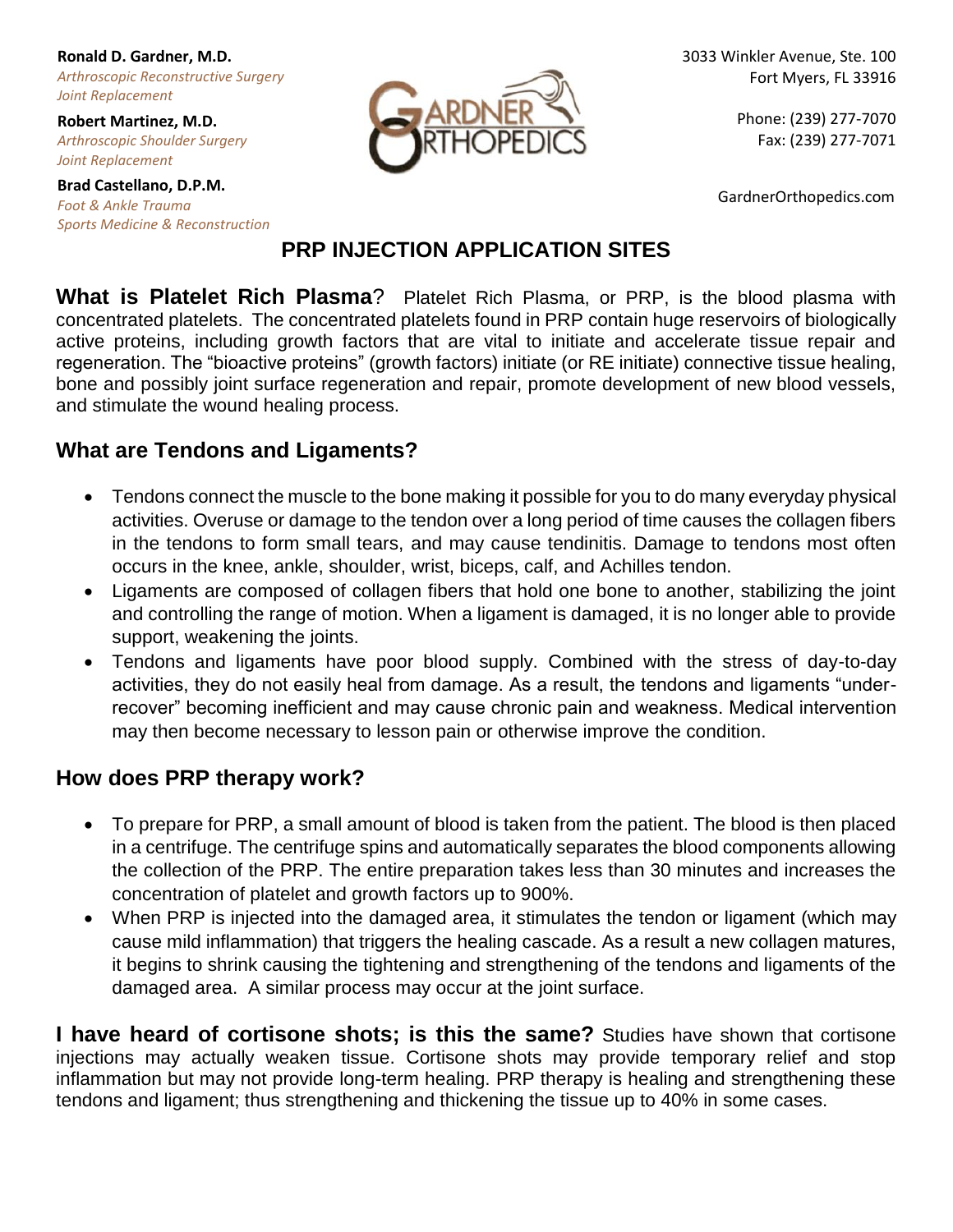# **PRP THERAPY INFORMATION SHEET PAGE 2**

**What are the potential benefits?** Patients can see a significant improvement in symptoms. This may eliminate the need for more aggressive treatments such as long term medication or surgery as well as often producing remarkable return of function.

**What can be treated?** PRP injections can be performed on tendons, ligaments, and joints in many regions of the body. Sports injures, arthritic joints, lower back, and more specific injuries including tennis elbow, partial ACL tears, certain forms of shin splints, rotator cuff partial tears, plantar fasciitis, bursitis of the hip, knee, elbow, Achilles tendon, and shoulder as well as iliotibial band syndrome may all be effectively treated with PRP.

**How many treatments & how often is this therapy?** While responses to treatment vary, most people (80-85%) will require only one treatment per problem, but may rarely need two-to-six sets of injections to get the desired result. Each set of treatments is spaced approximately 4-to-6 weeks apart. There is no real limit to the number of treatments you can have. The risks and side effects do not change with the number of injections.

**Is PRP right for me?** If you have a tendon or ligament injury and traditional methods have not proved to be adequately beneficial, then PRP therapy maybe a solution. The procedure is less aggressive and less expensive than surgery. It will heal tissue with minimal or no scarring and alleviates further degeneration of the tissues. There will be an initial evaluation with you doctor to see if PRP is right for you.

#### **Are there any special instructions?**

- You are restricted from the use of non-steroid anti-inflammatory medications (NSAIDs) one week prior to and five weeks after the procedure and throughout the course of treatments.
- Initially, the procedure may cause some localized soreness and discomfort. Most patients only require some extra strength Tylenol to help with the pain. Ice and heat may be applied to the area as needed.
- The first week after the procedure, patients will sometimes start a rehabilitation program with physical therapy; however, aggressive physical activity is discouraged.

**How soon can I go back to regular physical activities?** PRP therapy helps regenerate tendons and ligaments but it is not a quick fix. This therapy is stimulating the growth and repair of tendons and ligaments, requiring time and rehabilitation. Through regular visits, your doctor will determine when you are able to resume regular physical activities.